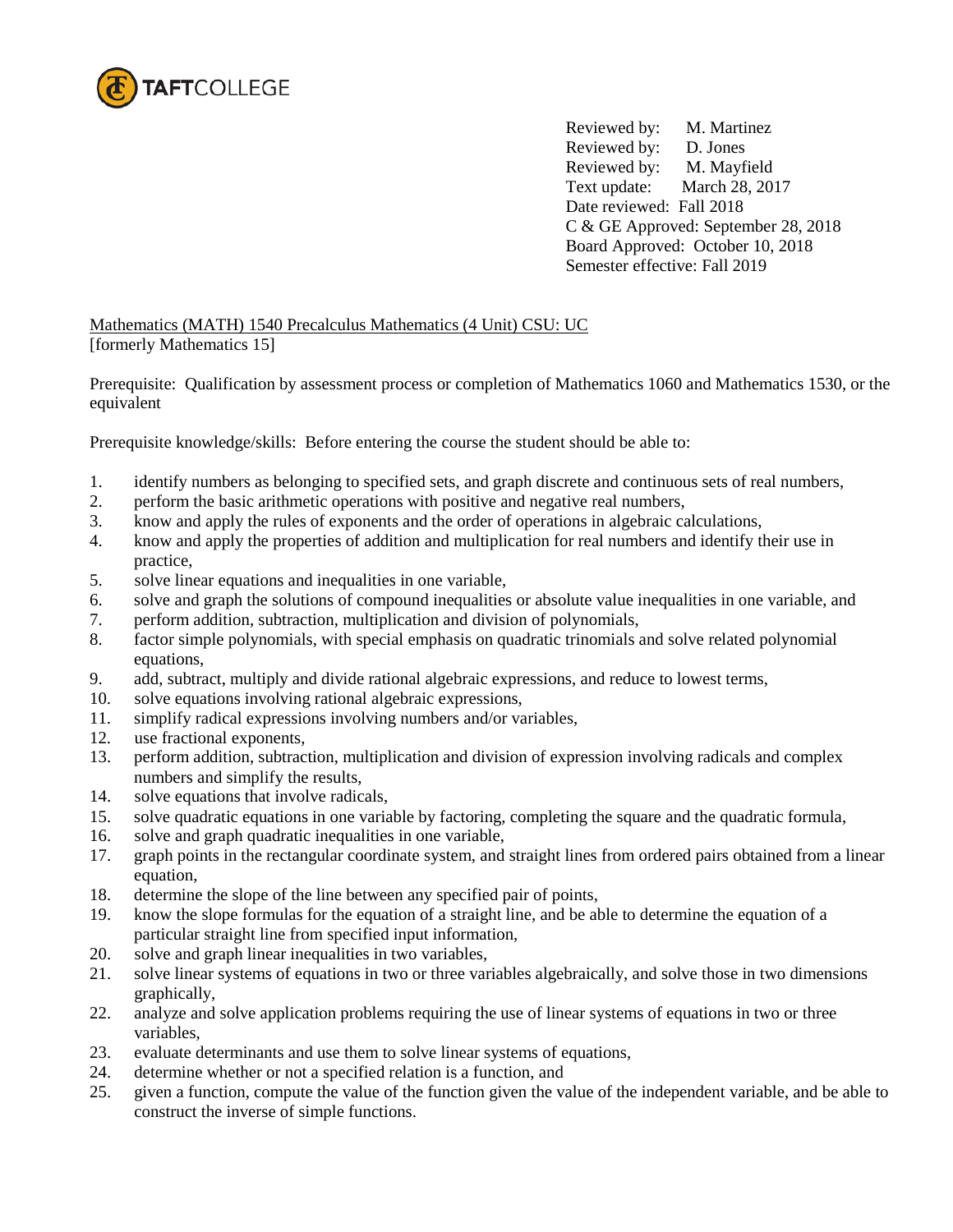

Advisory: Eligibility for English 1000 and Reading 1005 strongly recommended

Total Hours: 64 hours lecture. 128 Outside of class hours. (192 Total Student learning hours)

Catalog Description: Preparation for calculus: polynomial, absolute value, radical, rational, exponential, logarithmic, and trigonometric functions and their graphs; analytic geometry, polar coordinates.

Type of Class/Course: Degree Credit

Text:

Lial, Margaret L., et al. *Precalculus*. 6<sup>th</sup> ed. Pearson, 2016.

Additional Instructional Materials:

Students Solutions Manual for this course. 4th ed. Graphing calculator

Upon successful completion of the course, students will be able to:

- 1. Graph functions and relations in rectangular coordinates and polar coordinates;
- 2. Synthesize results from the graphs and/or equations of functions and relations;
- 3. Apply transformations to the graphs of functions and relations;
- 4. Recognize the relationship between functions and their inverses graphically and algebraically;
- 5. Solve and apply equations including rational, linear, polynomial, exponential, absolute value, radical, and logarithmic, and solve linear, nonlinear, and absolute value inequalities;
- 6. Solve systems of equations and inequalities;
- 7. Apply functions to model real world applications;
- 8. Identify special triangles and their related angle and side measures;
- 9. Evaluate the trigonometric function of an angle given in degree and radian measure;
- 10. Manipulate and simplify a trigonometric expression;
- 11. Solve trigonometric equations, triangles, and applications;
- 12. Graph the basic trigonometric functions and apply changes in period, phase and amplitude to generate new graphs; and
- 13. Prove trigonometric identities

Course Scope and Content:

- Unit I Graphs and Functions; Inverse Functions
	- A. Identify graphs of polynomial functions.
	- B. Identify horizontal and vertical translations.
	- C. Identify the effect of the magnitude and sign of leading coefficients on the graph of a polynomial.
	- D. Construct and graph piecewise and composite functions.
	- E. Identify local minimums and maximums.
	- F. Identify when an inverse function will exist then find that inverse.
	- G. Calculate a least squares regression line.
	- H. Interpret the meaning of Spearman's Correlation Coefficient.
- Unit II Rational and Polynomial Functions
	- A. Identify graphs of polynomial functions of higher degree.
	- B. Find real zeros of polynomial functions.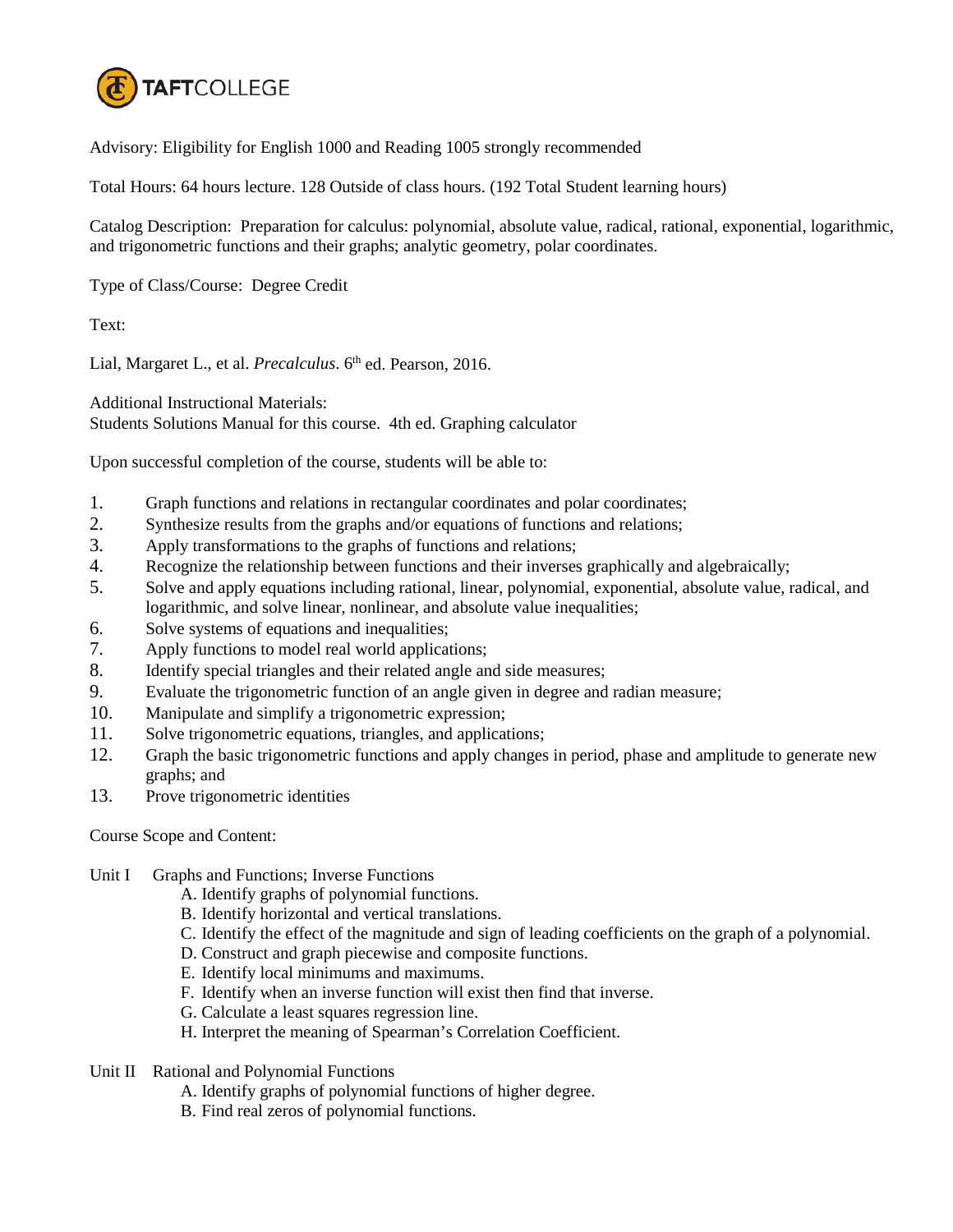

- C. Identify and perform appropriate algebraic tasks with complex numbers.
- D. Identify asymptotic behavior of rational functions.
- E. Develop and use quadratic models.

Unit III Exponential and Logarithmic Functions

- A. Identify graphs of exponential functions.
- B. Identify graphs of logarithmic functions.
- C. Properly employ the properties of logarithms in problem solving.
- D. Develop, through the use of technology, exponential and logarithmic models.

Unit IV Trigonometric and Inverse Trigonometric Functions

- A. Convert from radian to degrees.
- B. Convert from degrees to radians.
- C. Solve problems using unit circle and right triangle trigonometry
- D. Solve problems involving trigonometric and inverse trigonometric functions.
- E. Graph trigonometric and inverse trigonometric functions.
- F. Apply trigonometric models.

Unit V Trigonometric Identities and Equations

- A. Use fundamental trigonometric identities.
- B. Solve trigonometric equations.
- Unit VI Systems of Linear Equations
	- A. Solve systems of two equations with two unknown quantities algebraically.
	- B. Solve systems of three equations with three unknown quantities algebraically.
	- C. Solve multivariable systems of equations using matrices.
	- D. Calculate the inverse of a square matrix.
	- E. Solve application problems using matrices.

Unit VII Sequences, Series, Mathematical Induction, and the Binomial Theorem

- A. Identify basic properties of a sequence and series.
- B. Calculate partial sums.
- C. Utilize the basic properties of mathematical induction to prove elementary mathematical formulas.
- D. Apply Pascal's Triangle to a binomial expansion.

Learning Activities Required Outside of Class:

The students in this class will spend a minimum of 8 hours per week outside of the regular class time doing the following:

- 1. Studying,
- 2. Answering questions,
- 3. Skill practice,
- 4. Completing required reading, and
- 5. Problem solving activity or exercise.

Methods of Instruction: